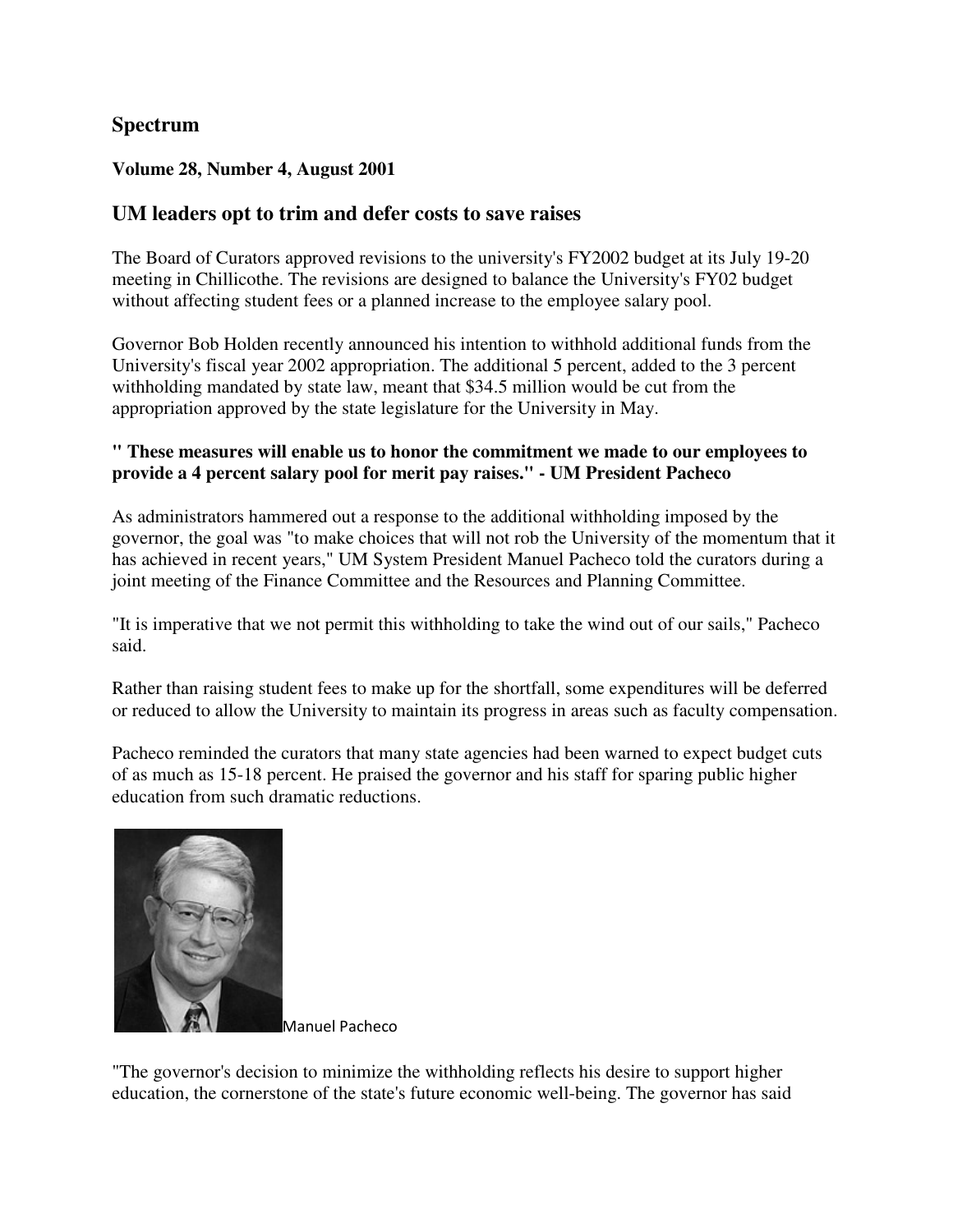repeatedly that he wants to make the UM System one of the strongest in the country," Pacheco said.

Pacheco said that the University's strategic planning process, designed from the start to be responsive to changes in the environment, was helpful in identifying the best way to manage the budget crunch.

"As expressed in the Strategic Plan, the University's long-term vision remains clear — we aspire to be nationally recognized as an eminent, learner-centered research university," Pacheco said. "We must also reaffirm our core values, the most important of which is taking care of our people."

"Our students deserve to be served and inspired by the best teachers and researchers. Retaining our best people in this highly competitive job market will remain one of our top priorities. We must preserve the gains we have made in achieving competitive compensation," he said.

To compensate for the anticipated \$34.5 million shortfall in this year's budget, Pacheco recommended, and the Board approved, four major adjustments.

## **1. Defer the implementation plan for Mission Enhancement.**

The campuses and University Outreach and Extension have been using Mission Enhancement funds to recruit talented faculty, provide operational support, and build research and instructional infrastructure.

Mission Enhancement deferments will affect about 125 new faculty positions and \$6 million in equipment and operational expenses. Total savings should amount to \$14.5 million.

#### Revisions to FY 2002 Budget

- 1. Defer implementation of year 4 Mission Enhancement.
- 2. Eliminate the state appropriation for the Research Board for fiscal year 2002.
- 3. Post-fund the Faculty Performance Shares Plan.
- 4. Reduce funding for maintenance and repair from 1.5 percent of plant replacement value to 1.25 percent.

"We will be unable to move as quickly as we would like to fill faculty positions and strengthen programs, but chancellors will have the flexibility to address their highest priority enhancement initiatives," Pacheco said, "either by using funds still 'in the pipeline' from previous years or from other sources."

## **2. Eliminate the state appropriation for the Research Board for fiscal year 2002.**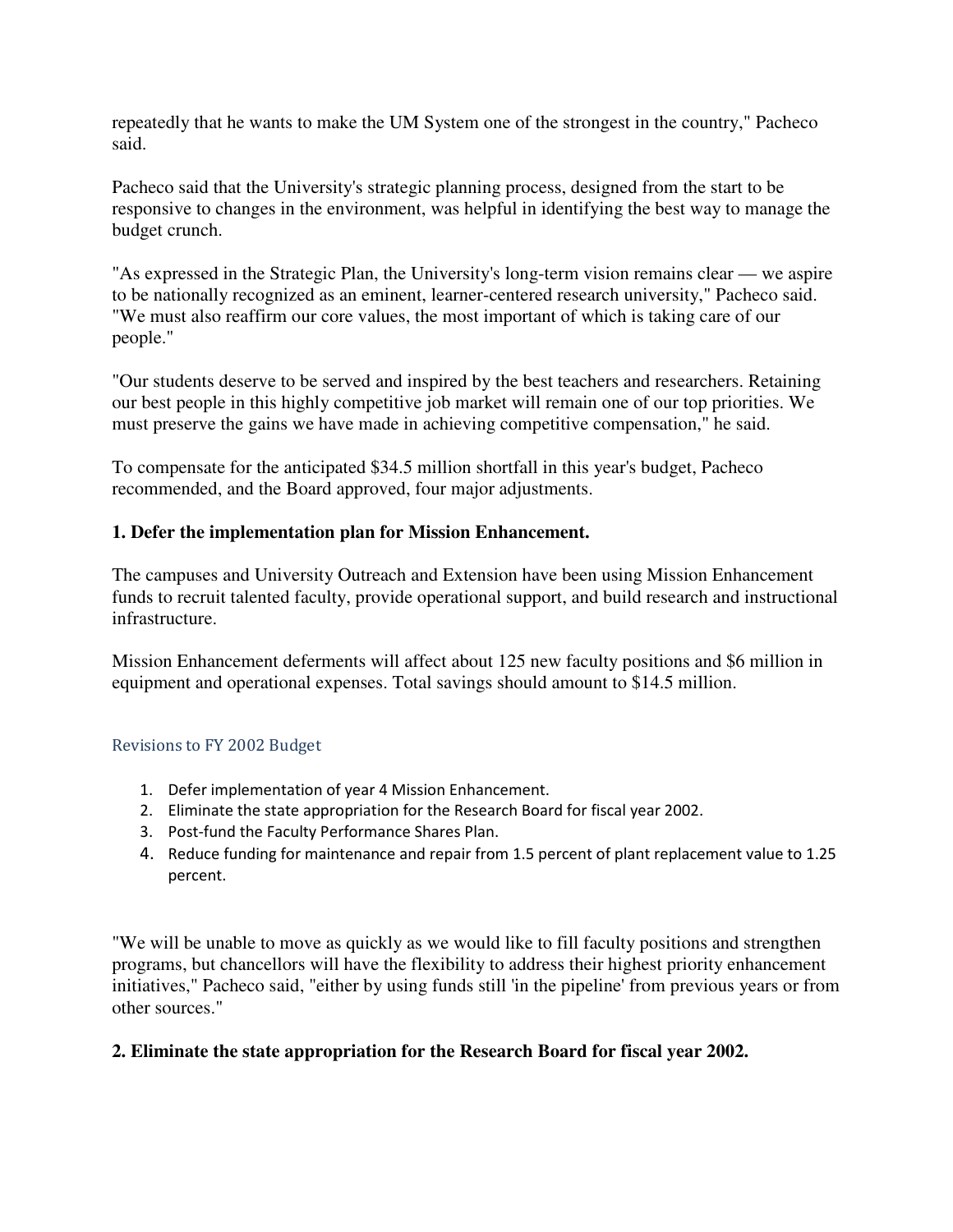The Research Board supports research and scholarly activities of faculty from all four campuses in the areas of engineering, humanities and fine arts, life sciences, physical sciences and mathematics, and the social and behavioral sciences. This will save \$1 million.

"While this will diminish the scope of research awards, \$2 million will remain in the budget for this activity," Pacheco said.

## **3. Post-fund the Faculty Performance Shares Plan.**

This faculty incentive program rewards outstanding faculty performance. Funding for the next academic year's awards will come from the concurrent fiscal year's budget, rather than from the previous year's budget. This will create a one-time cost savings of \$1 million.

## **4. Reduce funding for maintenance and repair from 1.5 percent of plant replacement value to 1.25 percent.**

This change will result in a one-time savings of approximately \$4.7 million.

"I believe these actions will enable us to cope with the 8 percent withholding without permanent damage to our academic programs, and without raising fees. At the same time, it gives the chancellors some flexibility to focus on the very highest campus priorities," Pacheco said.

"Further, these measures will enable us to honor the commitment we made to our employees to provide a 4 percent salary pool for merit pay raises. This, too, is consistent with the Board's strategic plan, and it is critical if we are to achieve our goal of attracting and retaining the best people."

While pledging to continue working to keep student fees affordable, the president said these budget revisions represent a short-term solution to what may be a long-term problem if state revenues remain low.

"Should we face further withholdings, we may need to consider raising student fees," Pacheco said. "It has been the Board's policy since 1998 to increase educational fees only to cover inflation (HEPI), but a larger increase may be unavoidable if our appropriation is reduced again."

# **Holden appointees Ream and Atkins join UM Board of Curators**

Two new members of the University of Missouri Board of Curators, Anne C. Ream, O.D., of West Plains, and Thomas E. Atkins, of Columbia, were sworn in at the board's July 19-20 meeting in Chillicothe.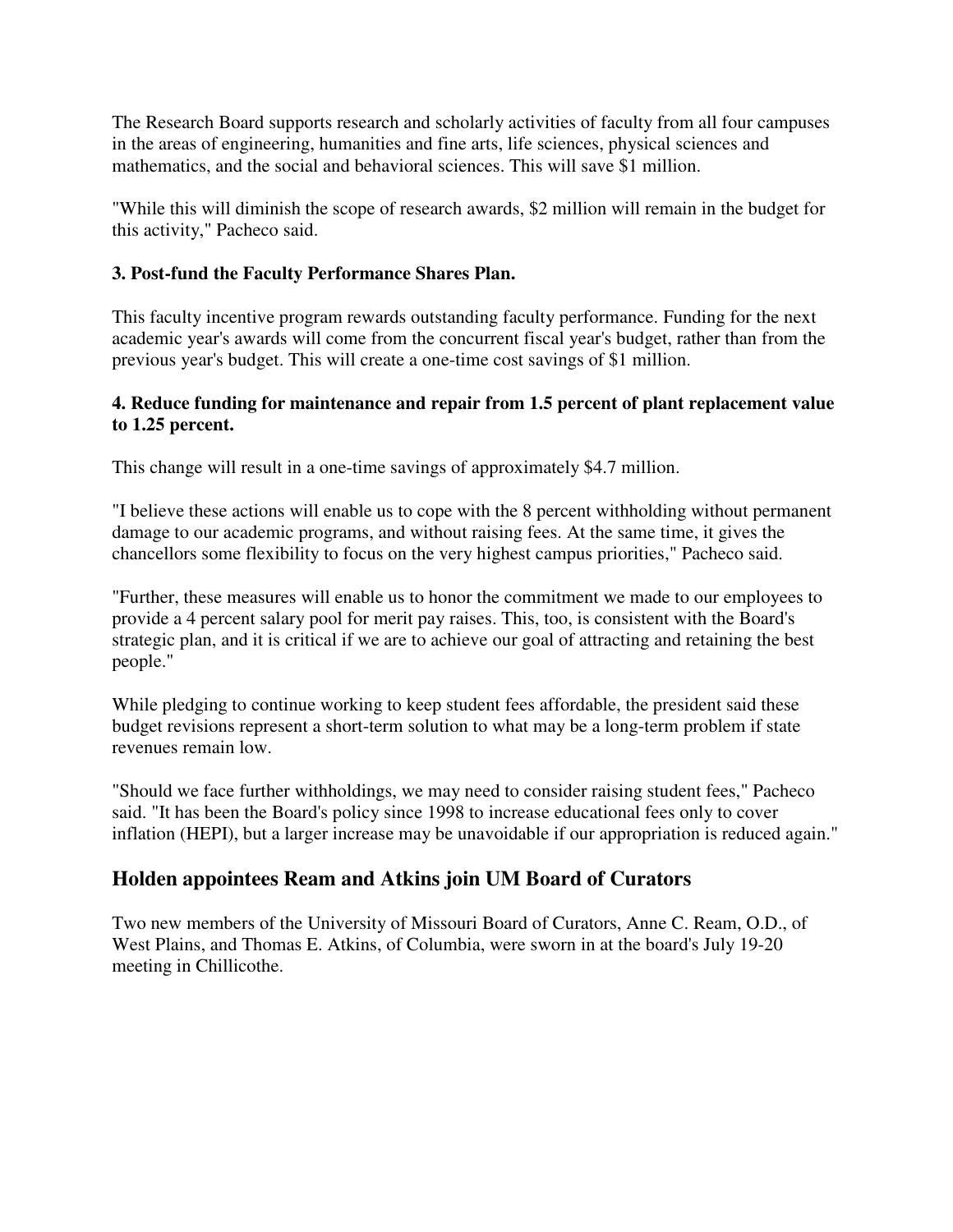

Anne C. Ream, O.D.

Ream, 43, succeeds Paul T. Combs of Kennett. She earned a bachelor's degree in biology and chemistry from Drury College in Springfield in 1980 and a Doctor of Optometry degree from the University of Missouri-St. Louis in 1984. Ream, whose father and brother also are optometrists, was a member of the first graduating class of the UM-St. Louis School of Optometry.

Ream operates an optometry practice with offices in West Plains and in the nearby communities of Mountain View, West Plains and Houston. She is a member of the American Optometric Association and the Missouri Optometric Association and was president of the latter organization in 1995.

Ream served for 12 years on the UM-St. Louis School of Optometry Advisory Board and was the first optometrist to receive a Distinguished Alumni Award from UM-St. Louis.

Atkins, 67, succeeds Hugh E. Stephenson, Jr., M.D. Curator Atkins earned a bachelor's degree in business from the University of Missouri-Columbia in 1959. As an undergraduate he was selected for membership and served as president of the academic honor society, the Mystical Seven.

Long active in Columbia's business community, he has established several successful ventures, including Atkins Building Services & Products. He currently serves as chairman of a residential development company and two commercial development companies.

A member of the Columbia Chamber of Commerce, Curator Atkins served as president in 1977- 1978 and received its highest award, the Outstanding Citizen Award, in 1988. He also has held leadership positions in United Way, including president in 1984-1985 and campaign chairman in 1982.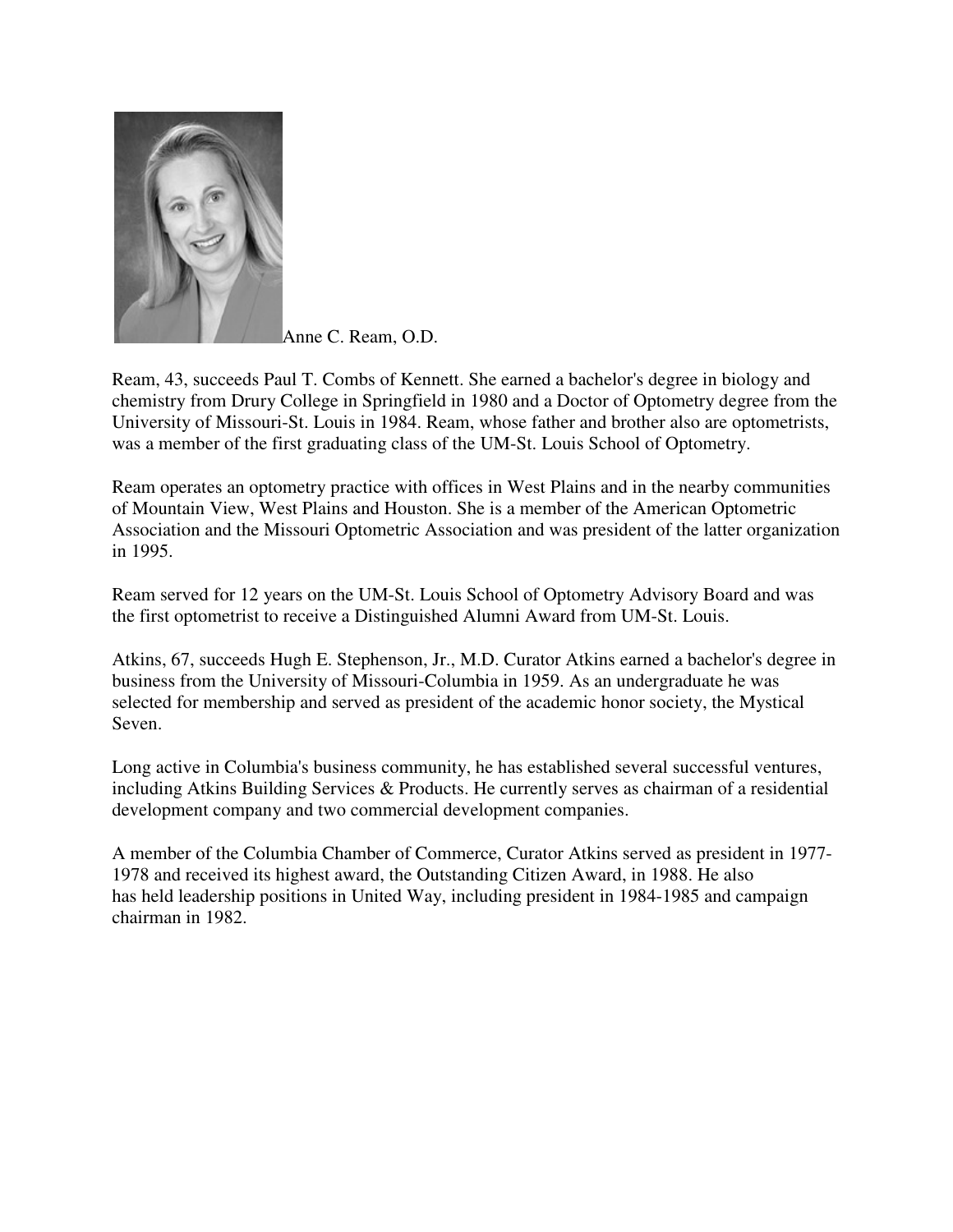

Thomas E. Atkins

Atkins served on the Columbia College Board of Trustees from 1976-2001, and was the Board's chair from 1982-1999. He resigned from the board after being appointed to the UM Board of Curators. He also has served on the boards of Boone County National Bank and GTE Midwest-North.

Atkins is a member of the Jefferson Club and alumni association at UM-Columbia. He also is a member of the Development Council and has served on its executive committee since 1997. For 10 years he has served on the Ellis Fischel Cancer Center's advisory board, which he helped create. UM-Columbia honored him with a Faculty/Alumni Award in 1997 and a Distinguished Service Award in 1999.

With the appointments this year of curators Angela Bennett, Ream and Atkins, Board membership is as follows:

**Paul W. Steele,** president, of Chillicothe (term expires Jan. 1, 2003)

**John A. Mathes,** vice president, of Sunset Hills (term expires Jan. 1, 2003)

**Thomas E. Atkins,** of Columbia (term expires Jan. 1, 2007)

**Angela M. Bennett,** of Kansas City (term expires Jan. 1, 2007)

**Malaika B. Horne,** Ph.D., of St. Louis (term expires Jan. 1, 2003)

**Mary L. James,** of Harrisonville (term expires Jan. 1, 2005)

**M. Sean McGinnis,** of Springfield (term expires Jan. 1, 2005)

**Anne C. Ream, O.D.,** of West Plains (term expires Jan. 1, 2007)

**Connie Hager Silverstein,** of St. Louis (term expires Jan. 1, 2005)

**Student Representative: Stephen T. Sugg,** UM-Columbia, (serves at the will of the governor).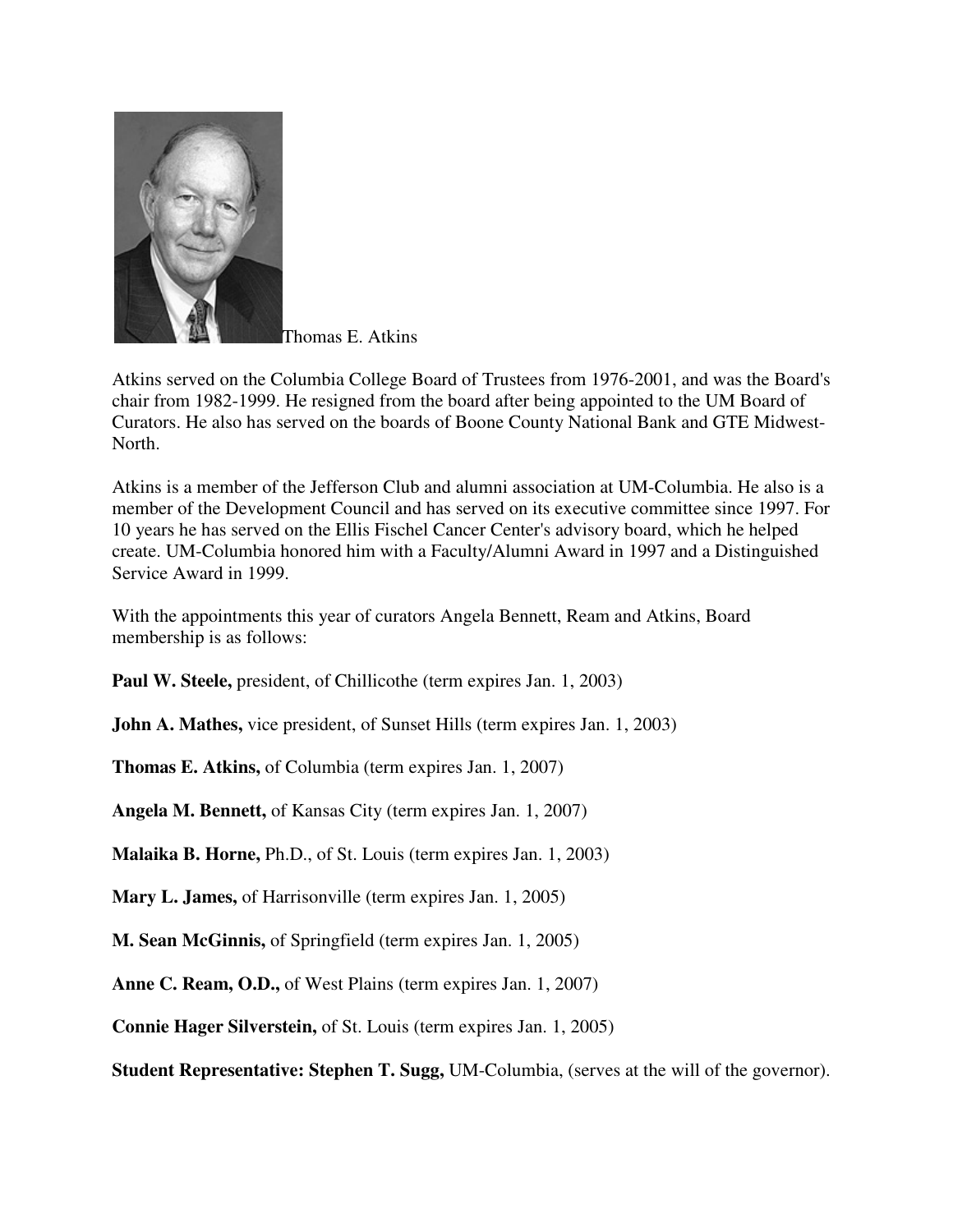## **Board approves committees**

The following Board of Curators standing committee and ad hoc committee appointments were approved July 19:

#### **Standing Committees**

Executive Committee: John A. Mathes, chair; Malaika B. Horne, Ph.D.; Connie Hager Silverstein; Paul W. Steele, ex officio.

Academic Affairs Committee: Mary L. James, chair; Anne C. Ream, O.D.; Stephen T. Sugg, ex officio.

Finance Committee: Connie Hager Silverstein, chair; Angela M. Bennett; John A. Mathes.

Physical Facilities Committee: M. Sean McGinnis, chair; Thomas E. Atkins; Mary L. James.

Resources and Planning Committee: Malaika B. Horne; Thomas E. Atkins; M. Sean McGinnis.

## **Ad Hoc Committee**

Information and Technology Committee: John A. Mathes, chair; Angela M. Bennett; Connie Hager Silverstein; Stephen T. Sugg, ex officio.

# **Holden releases funds for Life Sciences center**

In a July 12 ceremony at the state capitol, Governor Bob Holden signed a bill reappropriating funds for top priority capital projects in FY02. He announced that the funds would be withheld, however, to help meet the state's worsening budget deficit.

The one exception was to release \$1 million to enable the University of Missouri to begin construction of the Life Sciences Center building at UM-Columbia later this year.

# **Curators approve hiring design firms for projects**

As part of a plan to relocate the women's health programs of University of Missouri Health Care to Columbia Regional Hospital, the UM Board of Curators approved hiring the firm of Simon Oswald Associates, Inc. of Columbia, in association with HDR Architecture, Inc. of Omaha, Neb. The firms will provide design services for a new Birthing Center at Columbia Regional Hospital as well as an Obstetrics and Gynecology clinic to be located in the adjacent Health Pavilion building. The total cost for the birthing center and clinic is estimated at \$5.8 million.

Curators approved hiring the firm of Cannon St. Louis, Inc. of St. Louis, to provide design services for a parking garage adjacent to the Performing Arts Center currently under construction at UM-St. Louis. Included in the preliminary design will be a site study for a new Mercantile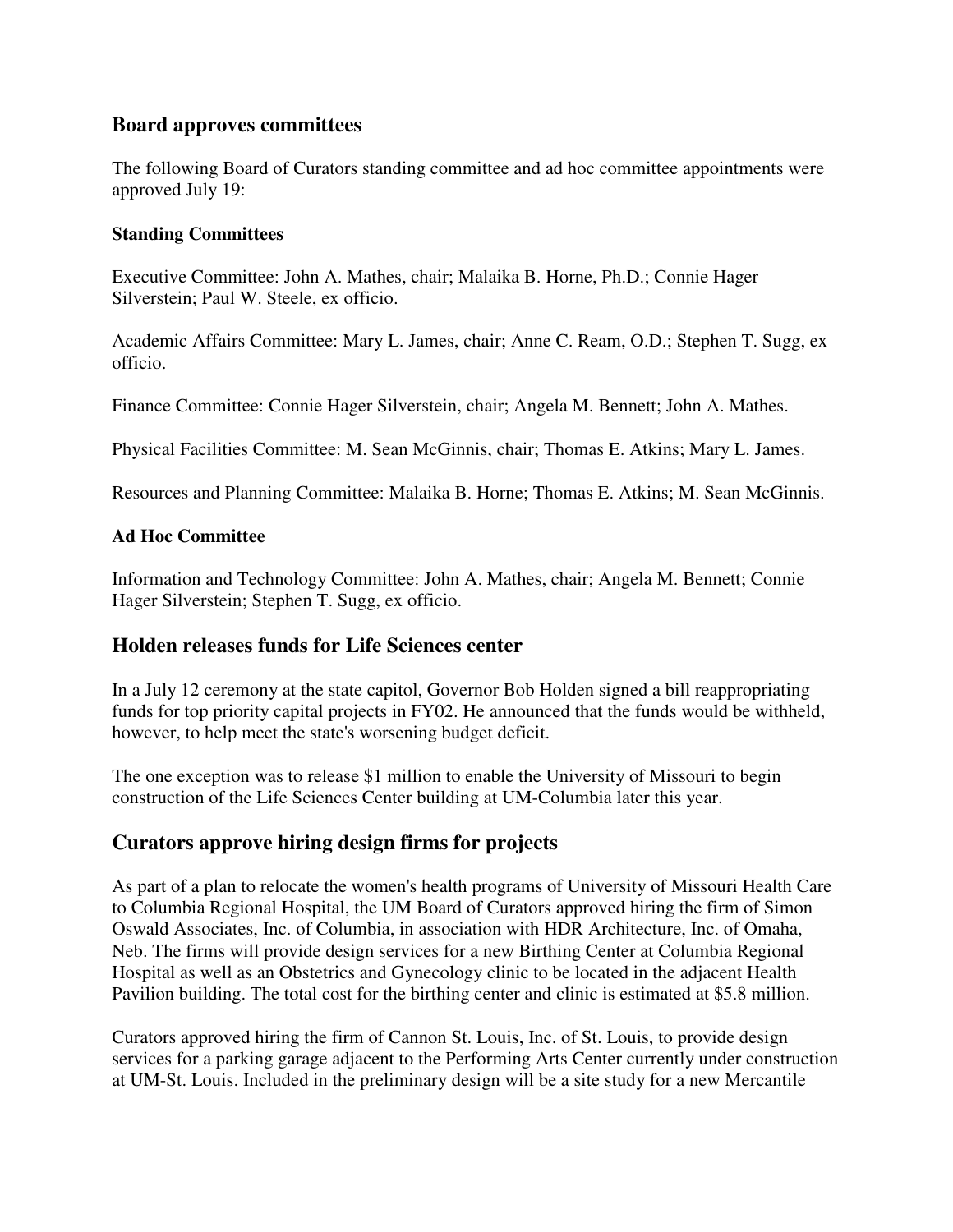Museum facility on the UM-St. Louis campus. The study will determine if the museum should be located adjacent to the new parking garage.

# **Federal funding for UM research continues to outpace AAU**



"Steve Lehmkuhle"

Vice President for Academic Affairs Stephen W. Lehmkuhle reported to the UM Board of Curators July 19 that the amount of UM federal funding has increased substantially. "Our growth has outpaced our comparator institutions," he said.

Total federal research expenditures for the UM System increased from \$54.9 million to \$87.2 million during the five-year period from fiscal year 1996 through fiscal year 2000. Federal research expenditures increased 37 percent during the first two years of mission enhancement — FY 1999 and FY 2000.

The research expenditure for a fiscal year is the measure of how much of the grant proceeds was actually spent by the investigator and the University on the research project during the fiscal year. Federal research expenditure, the most conservative measure of research funding, is the value used by the data exchange of the National Science Foundation (NSF). UM administrators use this source to compare the University's federal funding with other institutions.

"Using federal research data from FY 1995 to FY 1999, which is the latest fiscal year provided by NSF, we compared our percentage growth in federal expenditures against the growth reported for the public AAU institutions," Lehmkuhle said. "The average growth for the public AAU was 18 percent, whereas our average growth was 64 percent."

Of the top ten public AAU universities ranked by percentage increase between FY 1995 and FY 1999, the University of Missouri exhibited the highest percentage growth.

Another way to compare increases in research expenditures is to monitor the shift in market share. Market share is computed by calculating the percentage of the total federal research expenditures for the public AAU institutions. From FY 1990 to FY 1995, the market share for UM remained constant at 1.11 percent despite there being an increase in federal research expenditures during these years. In FY 1999, UM's market share increased to 1.54 percent.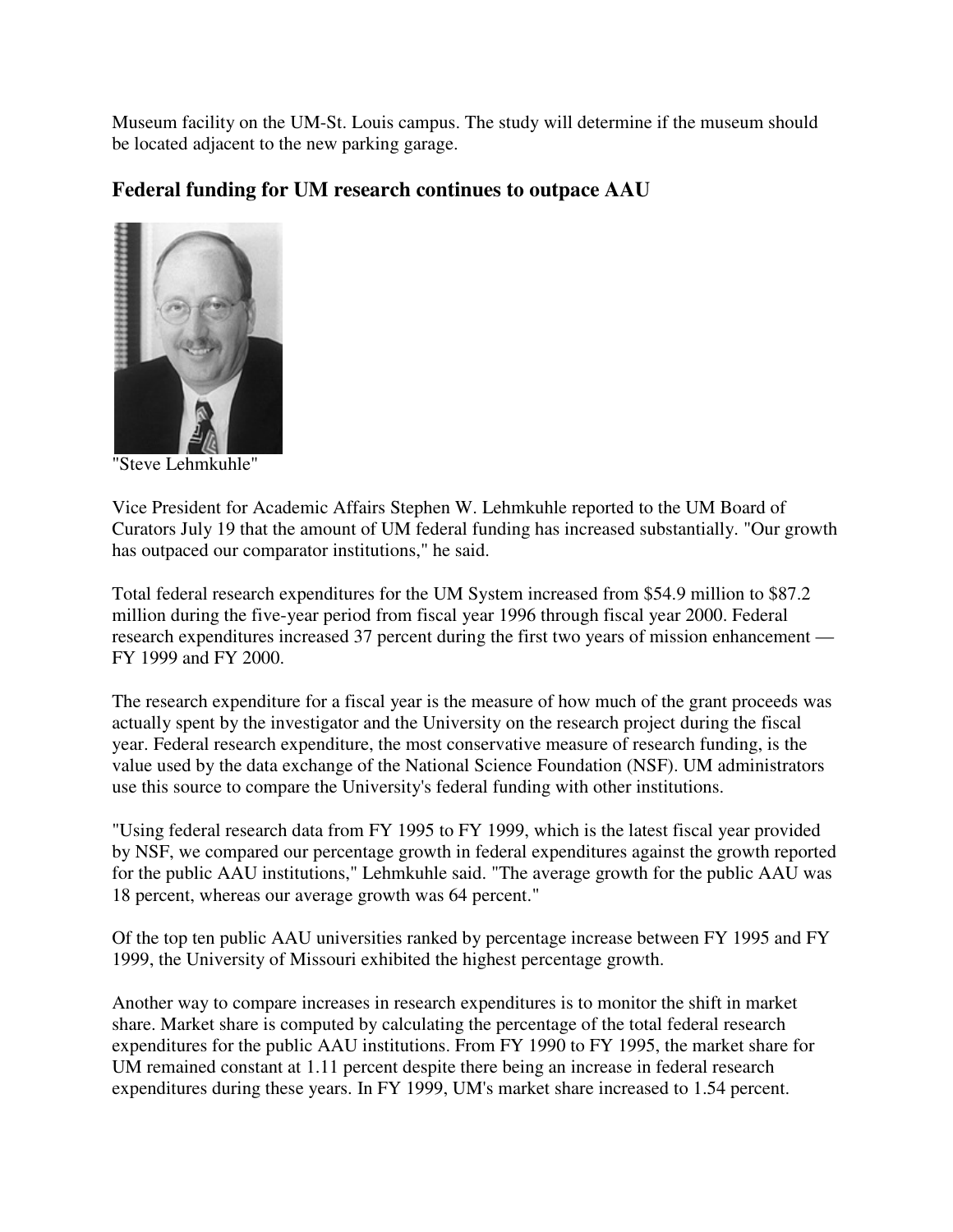"The main point for showing the comparisons on percentage growth and market share is to demonstrate that the increases in federal research expenditures are exceeding the pace set by public AAU institutions," Lehmkuhle said. "It is also interesting to examine these data to determine the disciplinary areas that accounted for federal research expenditures."



In FY 1999, the majority of federal research expenditures at public AAU institutions was in the life sciences (52 percent), followed by engineering (16 percent), the physical sciences (13 percent), and environmental sciences (7 percent). The remaining disciplines accounted for 12 percent of the expenditures.

Eighteen of the 32 AAU institutions relied on one disciplinary area life sciences — to provide the majority of the funding. The UM System was no exception with 59 percent of its federal expenditures dedicated to life sciences.

The pattern varies across the four campuses. Sixty-nine and 77 percent of the federal research expenditures were in the life sciences for UM-Columbia and UM-Kansas City, respectively. Seventy percent of the expenditures were in engineering for UM-Rolla. At UM-St. Louis the expenditures were more evenly distributed.

"The strategy to focus mission enhancement investments on the life sciences seems to be positioning UM to move up the ladder in the relative research rankings of AAU institutions," Lehmkuhle said.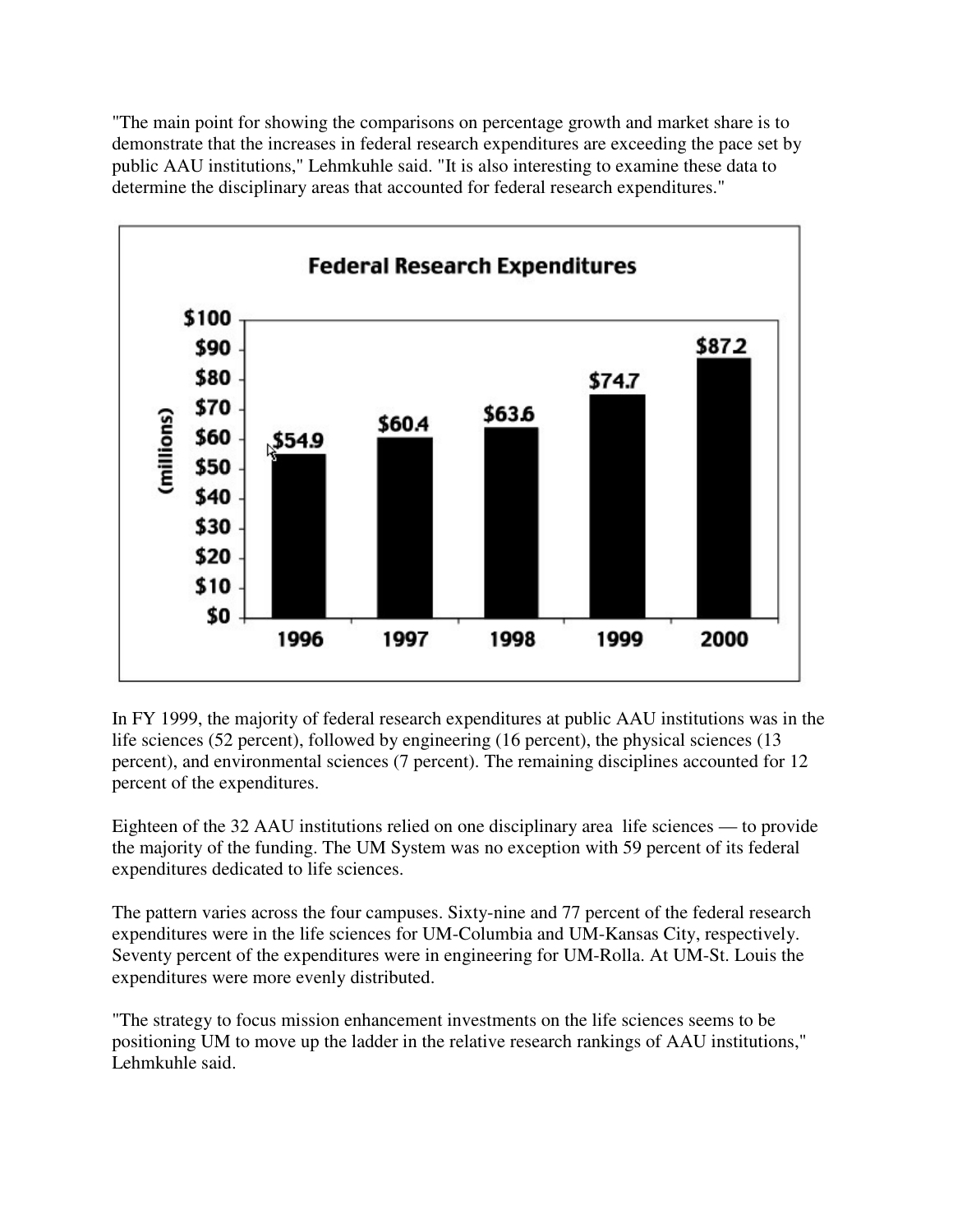"Our ranking has improved marginally since 1995, and we still are ranked in the lower tier. But we are gaining on similarly ranked institutions and are positioned to reach the average of the AAUs if we can sustain the strategy and build on our successes of mission enhancement."

# **Board approves UM capital projects request**

At its July 19-20 meeting in Chillicothe, the UM Board of Curators approved a capital projects appropriations request of \$98.5 million for fiscal year 2003, which begins July 1, 2002. The request will next be considered by the Coordinating Board for Higher Education and then will be presented to the General Assembly during the next legislative session.

The request includes \$84.3 million for priority rehabilitation and new construction throughout the four- campus UM System. Another \$1.2 million is included for engineering equipment and replacement at UM-Columbia, UM-Kansas City and UM-Rolla. Also incorporated in the appropriations request is \$13 million to renovate and expand the McKee Gymnasium at UM-Columbia to house the State Historical Society.

The request approved by UM curators includes \$10 million for the renovation of Benton and Stadler halls at UM-St. Louis, the highest priority project listed for FY 2003. The second highest priority project is \$11 million for an addition to and renovation of the Mechanical Engineering Building at UM-Rolla. Next on the list is \$19.4 million to renovate 92,200 square feet in the Engineering East complex at UM-Columbia.

Other projects included in the appropriations request are:

- \$17.9 million for renovations to the 51st Street Annex, 215 Volker and the Administrative Center both at UM-Kansas City
- \$11 million for Phase 3 of the Master Plan at UM-St. Louis
- \$4.1 million for a review of capital needs at UM libraries and an addition to the UM Libraries Depository
- \$562,000 for Agriculture Experiment Station Teleconference Centers for UM-Columbia
- \$10.4 million for a new Freshman Engineering and Student Services Building at UM-Rolla

In other business at the July 19-20 meeting in Chillicothe, the Board:

- Approved the FY2002-2003 appropriations request for operations. The request includes an inflation-related increase of \$40.8 million; a cost for operating new and renovated facilities of \$3.4 million; a \$7.6 million investment in life science research; \$10.5 million to specific health science programs at UM-Columbia, UM-St. Louis and UM-Kansas City; and \$4.3 million to enhance the capacity of on-line and distance education. The request includes increases for various Curator programs as well as a \$21.5 million increase for indigent care at UM-Columbia hospitals and clinics.
- Approved an internal fund transfer of \$50 million from the University of Missouri to University of Missouri Health Care. The board further agreed to advance additional funds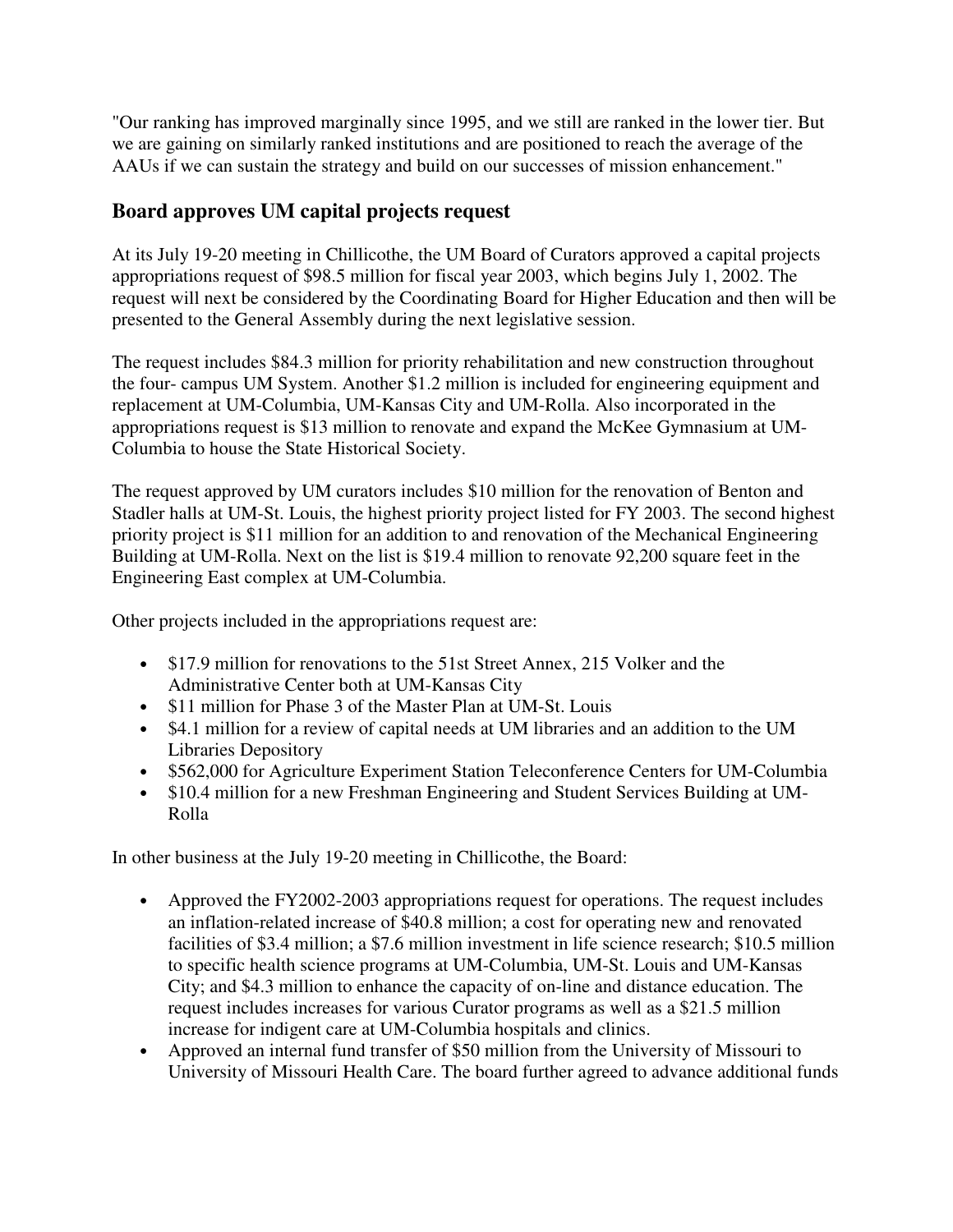to the health system as needed to maintain no less than 85 days' cash on hand, so long as it is deemed by the Board to be in the best interest of the University.

- Approved a revision to the Collected Rules and Regulations concerning parental notification of alcohol and controlled substances violations. The revisions were made to provide greater clarity of the recently approved parental notification policy. The revision clarifies that the student conduct code is violated if the student operates a vehicle on University property, or on streets or roadways adjacent to and abutting a campus while under the influence of alcohol or a controlled substance.
- Approved forwarding the following degrees to the Coordinating Board for Higher Education for approval: Bachelor of Educational Studies, UM-St. Louis; Bachelor of Health Science and Master of Health Science in Diagnostic Medical Ultrasound, UM-Columbia; Ph.D. in Agricultural Education, UM-Columbia.
- Approved the appearance design of a planned pedestrian bridge over Providence Road. Students and visitors cross Providence Road for access to sports park facilities. Several options have been considered for the project, including a tunnel. The Project is funded primarily by a \$1.1 million federal grant. Administrators expect to award the construction contract in January 2002. Construction is expected to be completed by spring of 2002.
- Approved the procurement of a radiology equipment strategic alliance for MU Health Care. The contract will allow the health center to replace and upgrade imaging equipment using one supplier, Siemens Medical Systems. The contract will encourage the vendor to maximize price discounting in exchange for the long-term commitment. Total expenditures will not exceed \$29 million.
- Approved hiring a consultant for services related to the UM-St. Louis campus master plan update. The updated master plan will evaluate current space needs; identify linkages among the updated master plan, physical development of the University and the University's strategic plan; provide the rationale and justification for capital appropriations requests; and address the role of the University in North County revitalization. The Board approved hiring the consulting firm Sasaki Associates.

# **UM receives award for inclusion policy in awarding contracts**

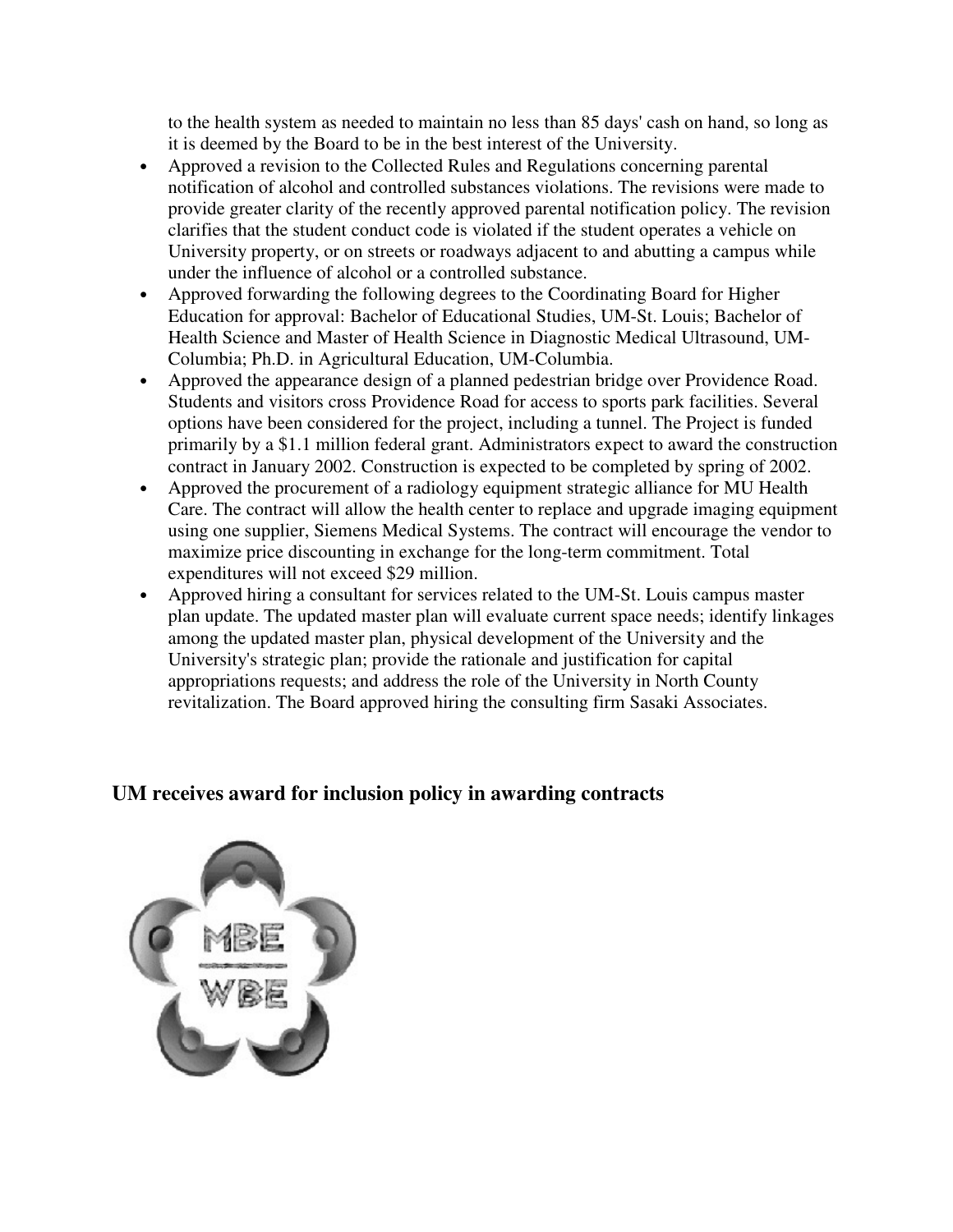The University of Missouri has been named Institution of the Year by MoKan — the St. Louis Construction Contractors Assistance Center. "The award is given to an institution that has demonstrated a good faith effort to include minority and female contractors in their contracting opportunities," said Eddie Hasan, executive director of MoKan.

"The University of Missouri System is dedicated in its efforts to include historically underrepresented groups in contracting opportunities at its four campuses," said Hasan.

Hasan said the University's outreach effort in awarding contracts for the high-profile Performing Arts Center at UM-St. Louis is one example of the University's commitment to providing minority and women-owned businesses opportunities to compete fairly. "The Performing Arts Center was not merely another project, but a monument to the arts, the citizens of the state of Missouri, UM-St. Louis and the St. Louis area," he said.

Jacqueline Hall Kelly, director of the UM Minority Business Development Program, said the minority and women-owned business participation goals for the \$50 million Performing Arts Center were 18 percent and 7 percent, respectively. Hasan said by working with the St. Louis Minority Supplier Council, mainstream contractors and minority contractors, the University was able to achieve overwhelmingly positive results.

Hasan also commended the University's contract award process used for the Life Sciences Building at UM-Columbia, for "reaching out to minority and women-owned businesses not only in St. Louis, but also in central Missouri and Kansas City."

# **UM awards scholarships for environmental studies**

Seven University of Missouri System students are the 2001-2002 recipients of Trans World Airlines environmental scholarships. Missouri residents attending the University and studying environmental engineering or science, and law students who intend to pursue a career in natural resources or environmental law, are eligible.

The scholarships were established in 1986 through an endowment from TWA. Winners are selected by a committee representing all four campuses and by the law schools on the Columbia and Kansas City campuses. The winners are:

**Elke B. Boyd,** UMC, Civil & Environmental Engineering, \$6,000

**Marcus Thomas Brock,** UMC, Biological Sciences, \$6,000

**Hilary M. Davis,** UMSL, Biology, \$6,000

**Kimberly D. Hoke,** UMC, Geological Sciences, \$6,000

**Jarrett R. Johnson,** UMC, Biological Sciences, \$6,000

**Brian G. Panka,** UMC, Law School, \$5,000